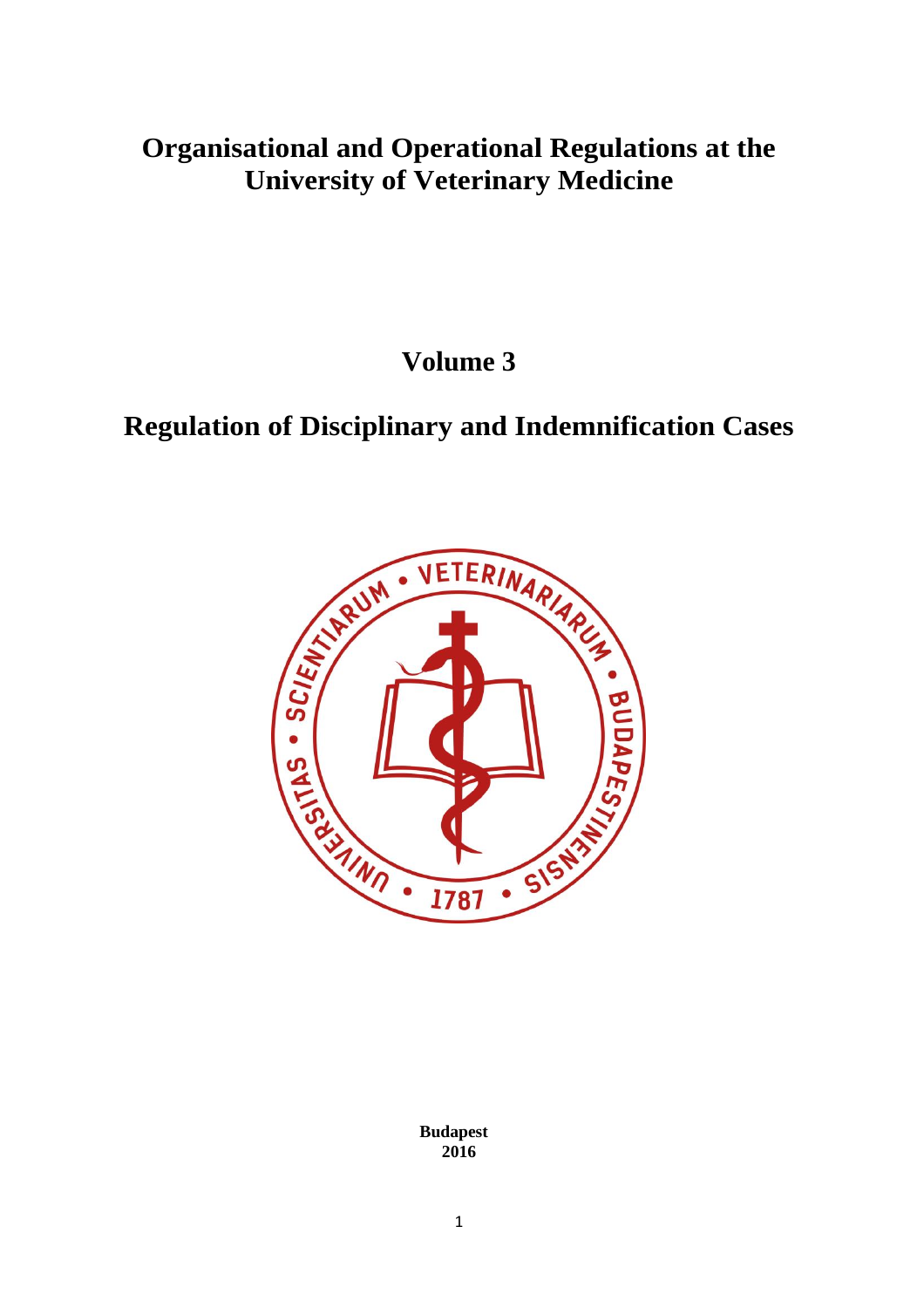#### **INTRODUCTION**

# **§ 1**

The Senate of University of Veterinary Science on the grounds of authority granted by the bill CCIV. § 12 (3) section eb) of 2011 outlines the Students' Disciplinary and Indemnification Regulation as follows:

#### **Scope of the Regulation**

#### **§ 2**

*(1)* The scope of the Students' Disciplinary and Indemnification Regulation of the University of Veterinary Science (further on: Regulation) covers the disciplinary cases, defined in § 3 of present Regulation, and the indemnification cases, defined in §§ 30-31 of present Regulation, of Hungarian students and - according to effective regulations - of foreign citizen students and guest students participating in academic education, basic education (BA, BSc), master's education (MA, MSc), uniform undivided (exempt from the Bachelor vs. Master division) education, higher vocational trainings, professional postgraduate courses and doctoral training.

(2) The Regulation also covers the students whose studentship status is suspended but whose deed meets the criteria defined in § 3 (1) of the Regulation.

(3) The former student of the University and those postgraduate students whose application for postgraduate studies was granted in case of disciplinary infringement defined in  $\S 3(1)$ of the Regulation either by committing or being subject to it as defined in §§ 30 and 31 of the Regulation should be subjected to disciplinary procedure and/or bound to indemnification or granted indemnification (further on: sections (1)-(3) used as: students).

(4) The Regulation does not cover disciplinary infringements committed in dormitories. In such cases the procedure should follow the policies defined in the organisational and operational regulations of the dormitories. In those cases when during the dormitory procedure the student appears to be guilty of misconduct defined in § 3 (1) of the Regulation, the person in charge of the disciplinary action seeks contact to the person authorized for students' disciplinary action at the University via the director of the dormitory. Similarly, if during the disciplinary procedure at the University the suspicion emerges that the student committed also a dormitory-related infringement, the chairperson of the competent disciplinary board of the University informs the director of the affected dormitory. In dormitory indemnification procedures the stipulations of chapter B of the present regulation apply.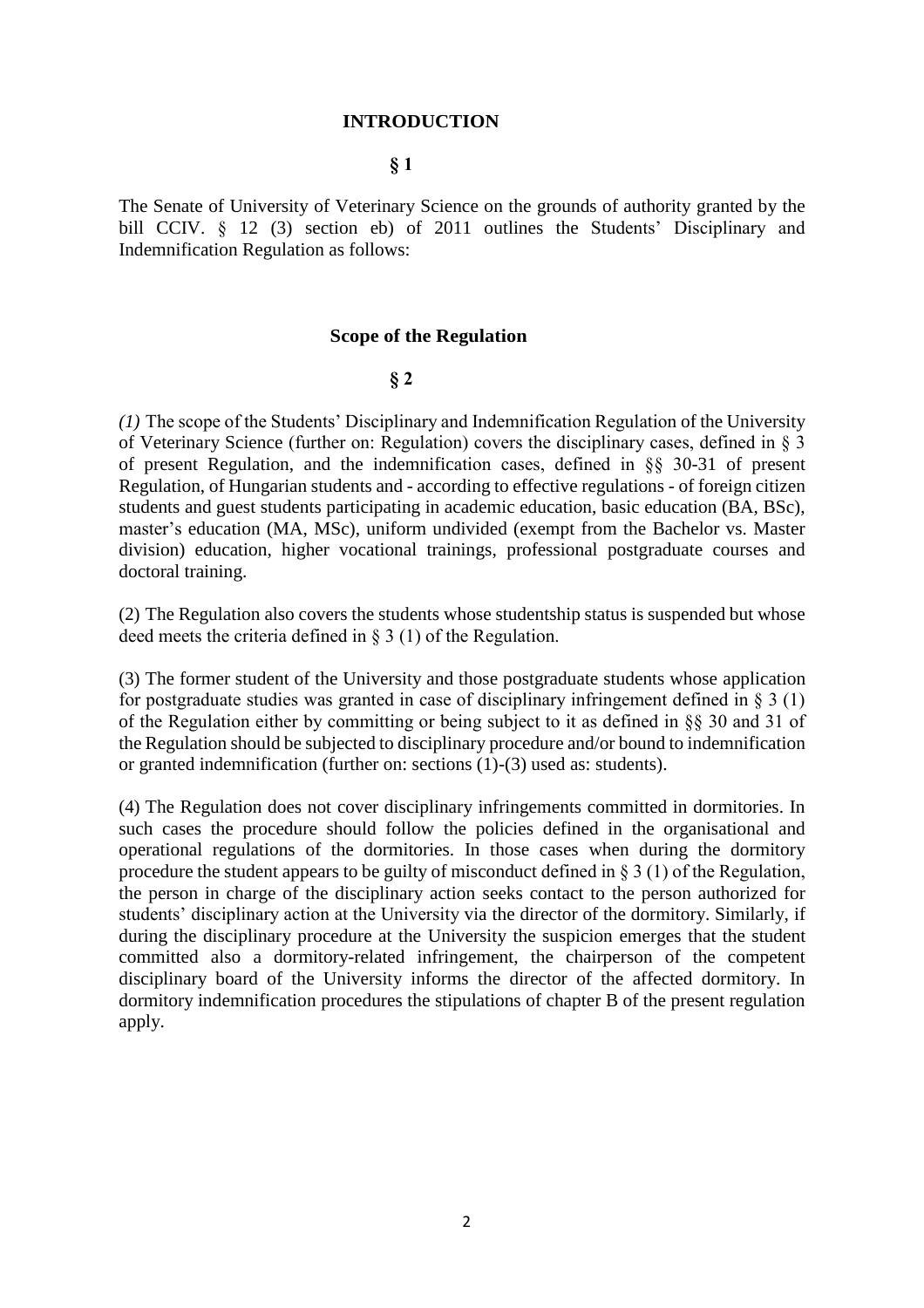## **A. DISCIPLINARY REGULATION**

# **I. GENERAL REGULATIONS**

#### **I. Disciplinary infringement**

#### **§ 3**

*(1)* Disciplinary infringement is defined by the Regulation a serious violation of obligations laid down in legal and university regulations by a student, who therefore may be penalized. In the disciplinary procedure the student and/or his authorized representative may proceed..

(2) Academic misconduct, sanctioned according to the study and examination regulations is not considered disciplinary infringement.

(3) No disciplinary action can be initiated if the person authorized for ordering disciplinary action was notified of the infringement more than a month earlier and/or at least five months passed since the infringement. In the application of these stipulations notification is defined as the date of informing the person in charge of initiating disciplinary action.

(4) If a penal procedure was initiated against the student, the deadlines defined in section (3) should be calculated from the final and binding closing of the procedure.

(5) The steps of the disciplinary procedure (initiating disciplinary action, summoning, hearing, etc.) interrupt the outdating. On the day of interruption outdating starts again and extends to three months.

#### **2. Disciplinary actions and measures**

#### **§ 4**

- (1) Students may be sanctioned by the following disciplinary measures: a) reprimand
	- b) severe reprimand
	- c) reduction or withdrawal of benefits defined in the regulations
	- d) suspension from studies for a definite period
	- e) exclusion from the University.

(2) Former students and postgraduate students of the University may be subject to the following disciplinary actions according to  $\S 2(3)$  of the Regulation:

a) interdiction of the final exam or of obtaining a doctoral degree for two years at most,

b) interdiction of the final exam or of obtaining a doctoral degree for an indefinite period.

(3) The disciplinary action defined in section (1) c) should not extend beyond 6 months, the rate of reduction of benefits should be at least 10%. No social benefits should be banned as a disciplinary action.

(4) The duration of interdiction defined in section (1) d) is determined by the person authorized for disciplinary action but it should extend to two semesters at most or to a period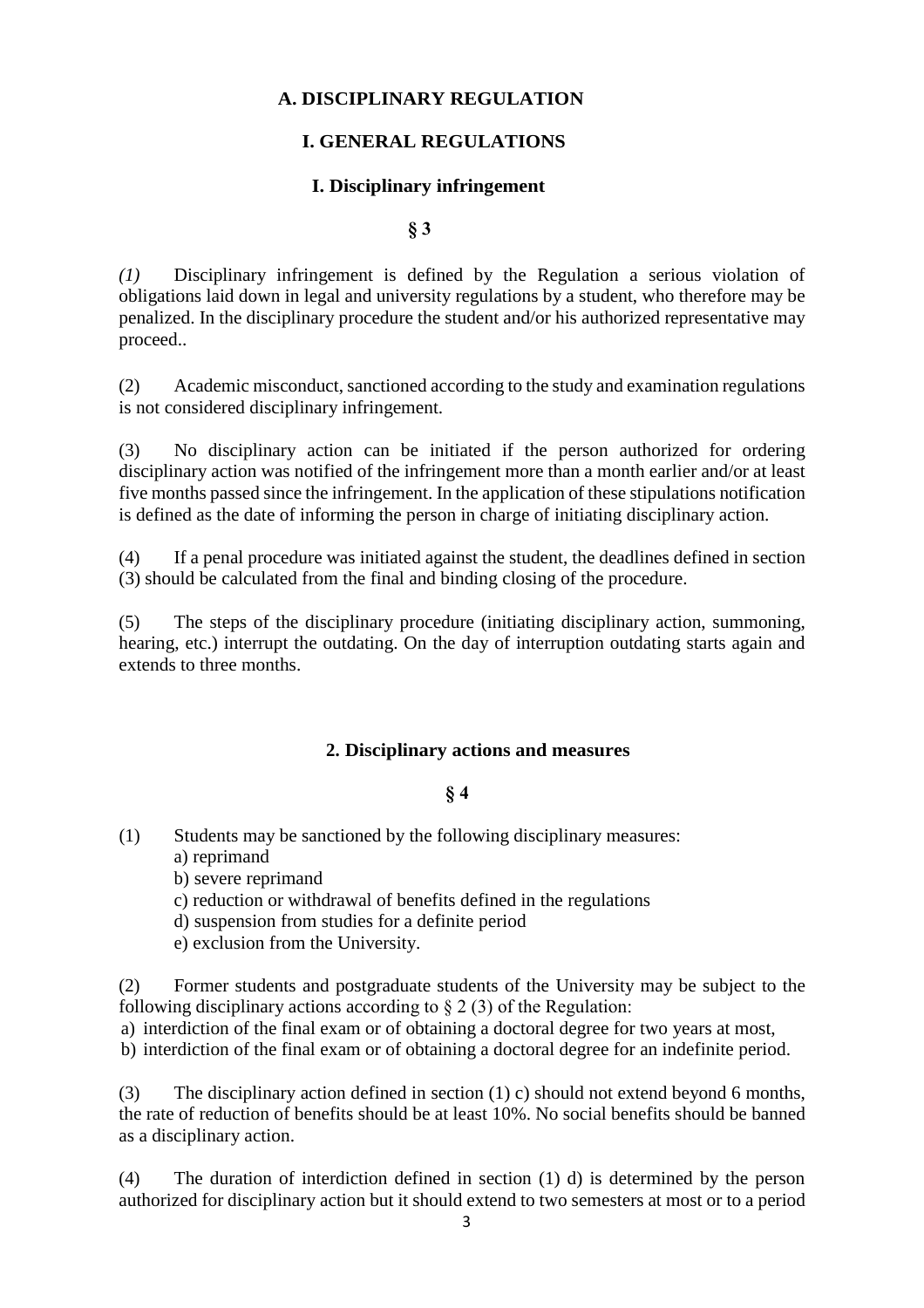corresponding to this time frame.

(5) During the disciplinary action defined in section  $(1)$  d) the student status is suspended.

(6) The disciplinary action defined in section (1) d)-e) entails the temporary or final withdrawal of benefits and allowances associated with the student status.

(7) Disciplinary action should be proportionate to the graveness of the offence and the degree of the student's involvement, with due consideration to alleviating and aggravating circumstances (with special regard to the injured, the consequences, the repetition of illegal conduct).

(8) In the case of foreign citizens on state grants disciplinary action as defined in section (1) c) and d) cannot be passed, because of relevant legal regulation.

(9) The initiation of a disciplinary procedure and passing a disciplinary action is not influenced by the study performance of the student.

# **§ 5**

(1) Instead of inflicting a disciplinary action – along with terminating the disciplinary procedure – a warning may be passed provided all circumstances of the case, - in paricular the person of the student, the motives, mode of commitment and graveness of the offence make it unnecessary to inflict even the slightest disciplinary action, and warning serves the orienting and preventive effect.

(2) The warning by the acting authority of the disciplinary competence serves to call the attention of the student to the incorrectness of their conduct and helps them restrain in the future from such conduct that may entail disciplinary procedure.

# **3. Exemption from the consequences of disciplinary action**

# **§ 6**

(1) The student is exempted from the disadvantages associated with disciplinary action without application and related stipulations:

a) in the case of disciplinary action defined in  $\S$  4(1) a) of the Regulation 6 months after the date of the final and binding resolution;

b) in the case of disciplinary action defined in  $\S$  4(1) c) of the Regulation following its expiration;

c) in the case of disciplinary action defined in§§ (1) d) and (2) a) of the Regulation after the expiry of the interdiction.

(2) In the case of exemption from disciplinary action the records on the previous disciplinary action should be removed from the personal file of the student. The registered files of the disciplinary case should be destroyed according to the registry regulations.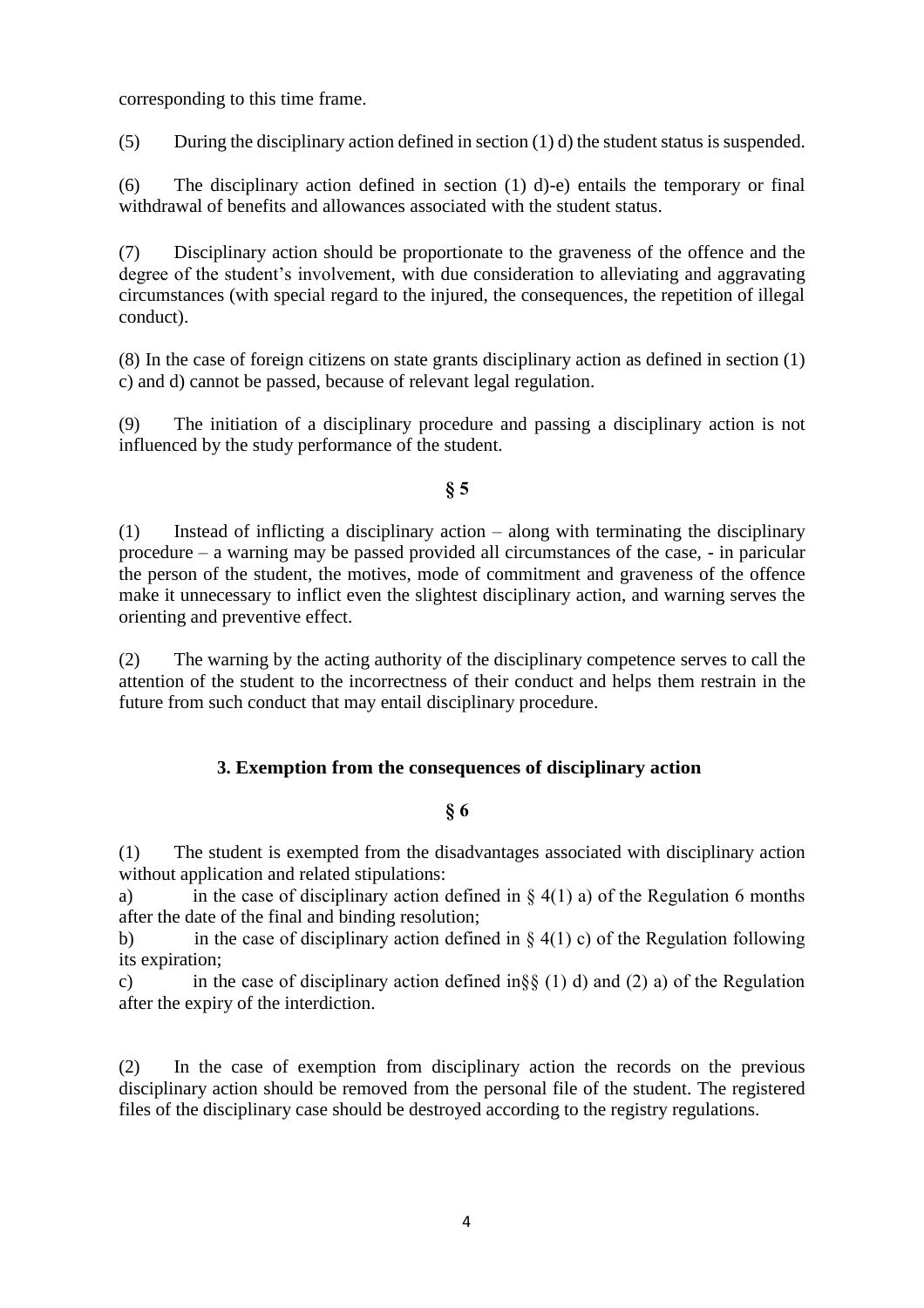## **4. Exemption from disciplinary action**

# **§ 7**

1) In the case of disciplinary actions defined in  $\S 4 (1) e$  and (2) b) of the Regulation the disciplinary board acting at first instance – at the request of the former student (postgraduate student) – may pass an exemption resolution provided at least three years passed from the date of the final and binding resolution and during the time elapsed since the disciplinary offence – to the best information of the university – the former student showed no conduct which may be considered as disciplinary offence.

2) An appeal lies against the dismissal of the application for exemption within fifteen days following the date of delivery of the resolution. The rector makes a decision on the appeal.

#### **LEGAL AUTHORITY OF THE DISCIPLINARY PROCEDURE**

#### **§ 8**

(1) The disciplinary procedure can be initiated by the rector.

(2) The rector may transfer the authority defined in section (1) to one of the vice rectors.

#### **§ 9**

(1) At first instance the disciplinary authority is vested in the disciplinary board.

(2) At second instance the disciplinary authority is vested in the rector.

## **§ 10**

(1) Nobody who cannot be expected to handle the case in an unbiased manner should participate in exerting disciplinary authority. The student involved in the disciplinary procedure or his/her representative can put in a plea of prejudice.

(2) The regulation on exclusion from disciplinary authority should also be applied to the person taking protocols.

(3) The rector is entitled to make a decision on the issue of exclusion from disciplinary authority. He/she either allows the plea and appoints a new member or refuses it with a rector's order. No further legal remedy lies against the order within the University.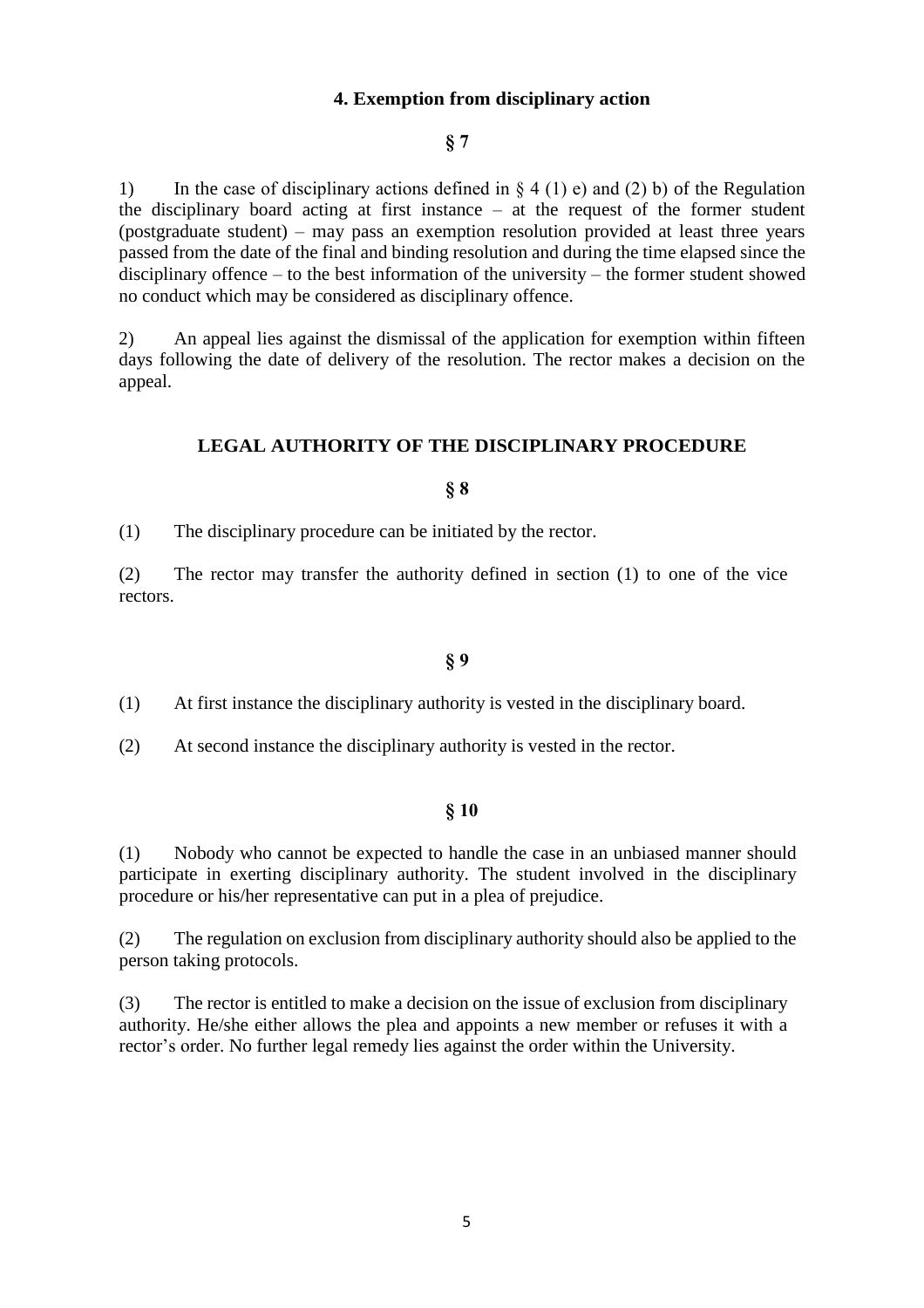(1) The University sets up a disciplinary board of lecturers and students. The number of members of the disciplinary board is defined by the Senate considering the legal requirement that the disciplinary board is made up of at least three members, and that at least one third of the members should be delegated by the students' government body. The chairperson of the body and its lecturer members are selected by the Senate, the student members are selected by students according to the procedure stipulated by the organisational and operational regulations of the students' government. The Senate may elect a vice chairperson in addition to the chairperson. If no deputy is elected and the chairperson is hindered in his actions a lecturer appointed by the chairperson acts in this capacity. In case of hindrance extending

(2) Each member of the disciplinary board has voting rights. In the proceedings of the disciplinary board – especially in cases defined in  $\S$  16 (1) of the Regulation – a legal councillor can also be involved as a consultant. In substantiated cases the chairperson of the board may mandate a two-member (one lecturer and one student) fact-finding committee.

beyond two months the Senate elects a new chairperson.

(3) In the case of foreign citizen students the representative of the foreign students should also be involved with consultation rights.

(4) The protocol recorder of the board– who has no voting right – is delegated by the Student Secretariat. The Student Secretariat is responsible for the administration and filing of the disciplinary procedures.

#### **III. DISCIPLINARY PROCEDURE**

#### **I. Initiation of a disciplinary procedure**

#### **§ 12**

(1) If the student is enrolled in a formal program of study at more than one institute of higher education, that institution is entitled to conduct a disciplinary procedure whose rules were violated by the student or which suffered damage as a result of the student's misconduct. In such a case the disciplinary board of the acting institution informs the other institution.

#### **§ 13**

(1) The disciplinary procedure is initiated on reporting or official notification.

(2) The disciplinary procedure is initiated by the rector along with the notification of the chairperson of the disciplinary board and the student involved.

(3) The order of the disciplinary procedure includes the name and address of the student and a short description of the offence in question.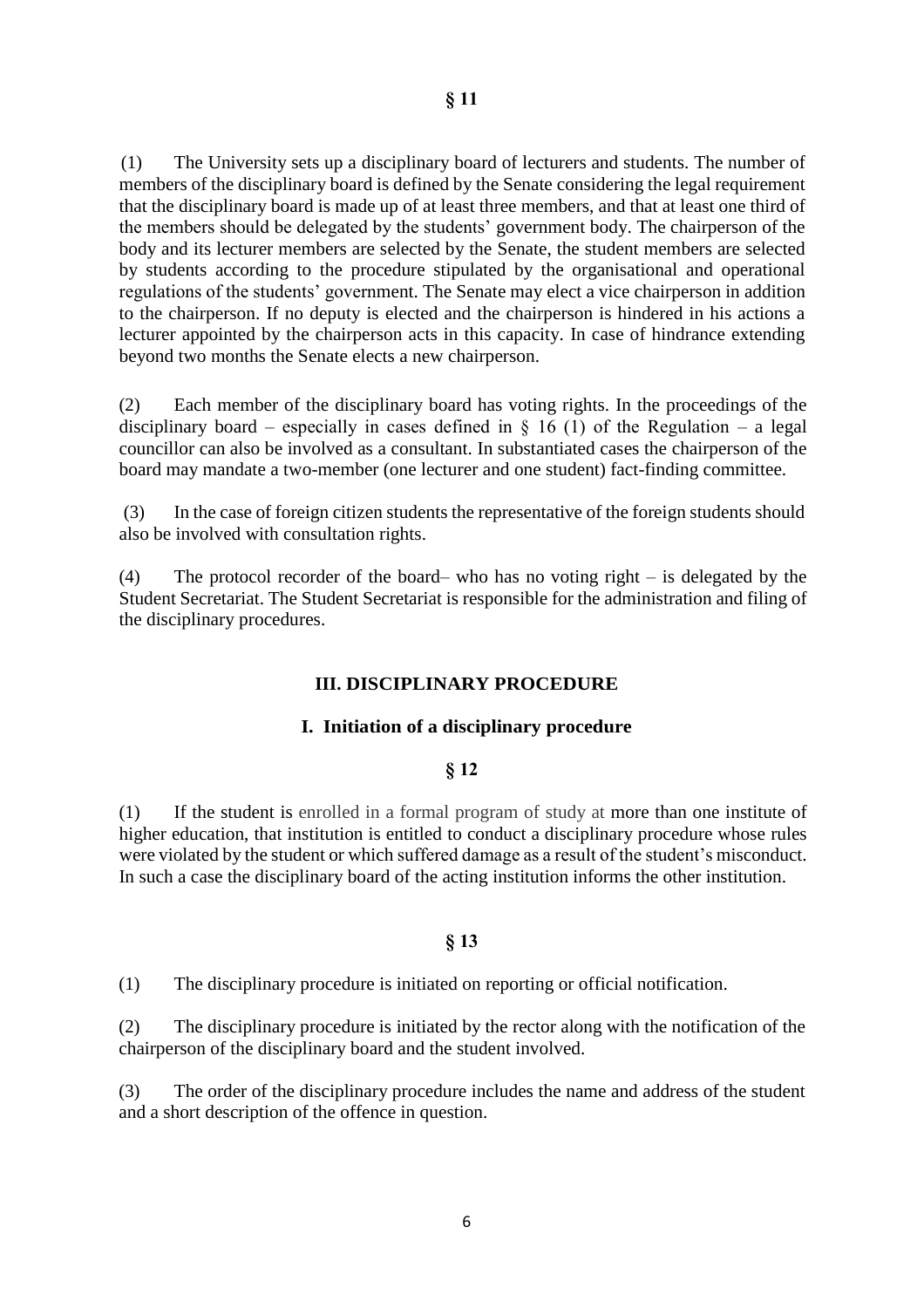(4) The disciplinary procedure should be initiated within 15 days of reporting or notification on the offence in question and – with the exception of those in sections  $\S 14$  (2) and §15 (4) of the Regulation – should be completed within one month after initiation.

#### **§ 14**

(1) If the substantiated suspicion of crime commitment arises during the disciplinary procedure, the rector reports is to the competent authority.

(2) If a penal procedure is going on against the person involved in the disciplinary procedure for the same offence, the disciplinary procedure should be suspended until the final and binding end of the penal procedure. The suspension of the disciplinary procedure interrupts outdating and the deadline defined in § 13 (4) of the Regulation.

(3) If the penal procedure or the graveness of the offence justifies and necessitates it, the student may be banned from entering the university premises and using the related services for the duration of the procedure. The disciplinary board is entitled to make a decision on the ban.

(4) If the disciplinary procedure does not end in expelling the student or in a ban of pursuing studies, the suspended student should be provided with opportunities to make up for the missed practicals and exams without any disadvantage.

## **2. Disciplinary hearing**

#### **§ 15**

(1) If the student challenges the disciplinary offence laid to his charge or the disambiguation of the facts of the case makes it justified, a hearing should be held.

(2) The student under the procedure should be summoned in a written call, the witnesses and experts can be summoned in writing or orally (directly or by telephone). In the summons the name of the student under disciplinary procedure, the date and location of the disciplinary hearing and the reason of summoning should be declared. Those summoned should be requested to bring along their personal identity cards. The oral or telephone summoning should be recorded in the files.

(3) The student subjected to the disciplinary procedure should be warned in the summoning that he/she is entitled to submit his/her point in a written statement. The student must be given an opportunity to present his/her defence statement and evidence, and reference should be made to the possibility of contacting a legal councillor (legal representative) and that the unsubstantiated absence from the hearing fails to hamper the hearing and making the decision.

(4) If the student under disciplinary procedure is unable to appear at the hearing through no fault of his/her own, the disciplinary procedure is to be suspended until the cessation of the obstacle.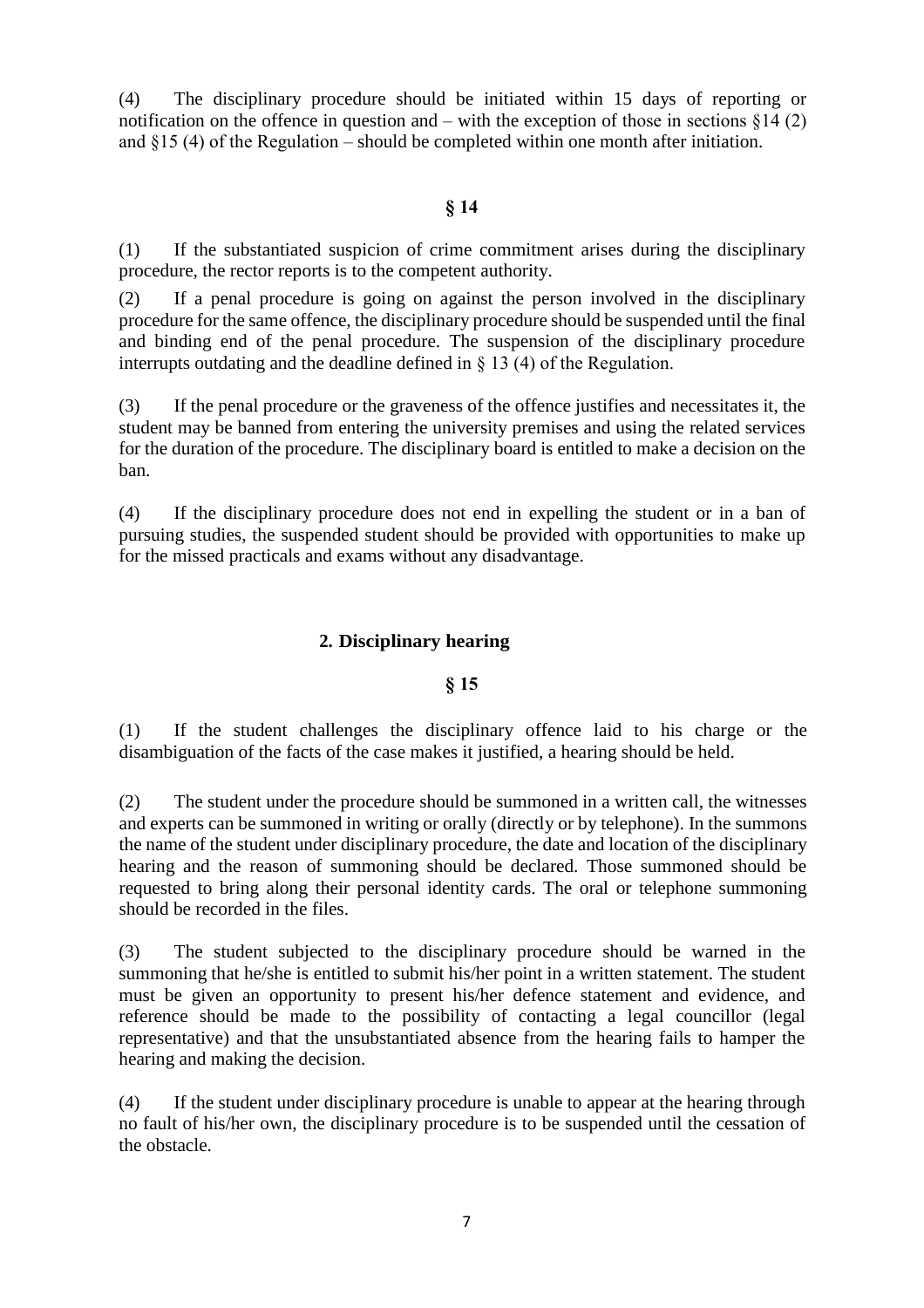(1) At the request of the student under disciplinary procedure a councillor (student, lecturer or legal representative) may participate in the proceedings.

(2) The student and the councillor are entitled to

a) read the documents of the procedure

b) propose motions

c) pose questions to witnesses and experts.

(3) The Head of the Student Secretariat and/or the competent students' secretary may be present as observers at the disciplinary procedure – except for passing the resolution. They should also be notified in advance of the date and the contents of the disciplinary procedure.

## **§ 17**

(1) The proceedings are chaired by the chairperson of the disciplinary board. The chairperson supervises the compliance with the stipulations of the regulation, the preservation of order in the proceedings and takes care that all parties involved in the procedure exert their legitimate rights.

(2) If the student subjected to disciplinary procedure fails to show up at the hearing despite the correct summon and fails to provide in advance any acceptable explanation for his/her absence, the hearing may be held in his/her absence. If the absence is substantiated with acceptable reasons in advance, the hearing may be adjourned on a single occasion for 8 working days at most. The change of the date has a delaying force on the procedural deadlines.

#### **§ 18**

(1) The disciplinary hearing is open to the public but the disciplinary board may ban the audience from entering the hearing or part of it for the sake of public interest or at the request of the student.

(2) The chairperson of the disciplinary board checks the identity of those present and, if there is no obstacle to the hearing, calls the witnesses to leave the room. Thereafter the chairperson lists the facts forming the basis of the procedure. This is followed by hearing the student under the procedure.

(3) During the hearing of the student under disciplinary procedure neither other students under the same procedure who have not yet given their statements nor witnesses are allowed to be present in the same room.

(4) If the student under procedure admits the commitment of the disciplinary infringement at the hearing and the admission is beyond doubt, further verification may be dropped.

(5) If further verification is necessary, the disciplinary board hears the witnesses and, if needed, the experts, and reads the contents of the collected documents to those present.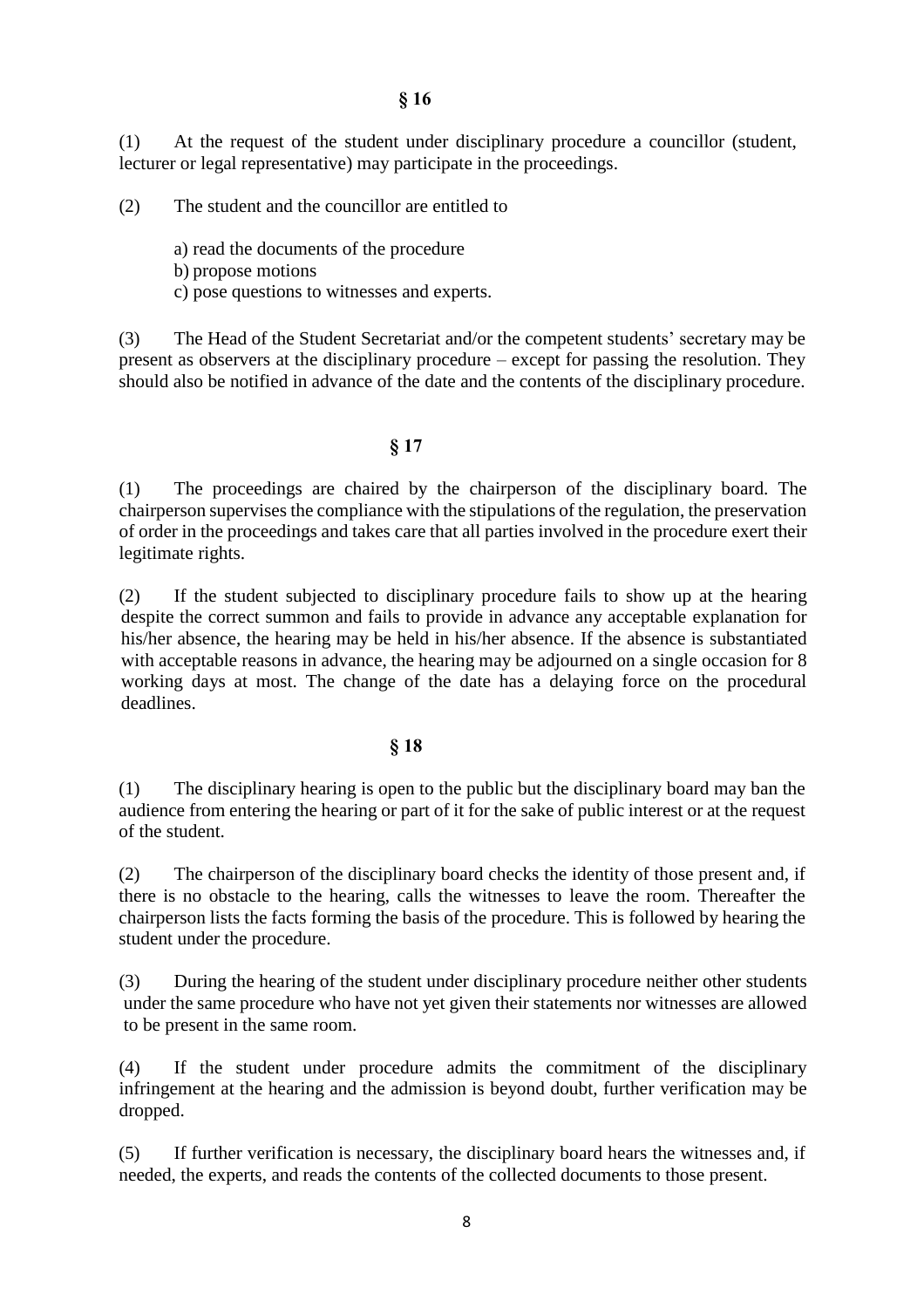(6) The witness should be asked whether or not he/she is biased or has personal interest in the case, and he/she should be instructed on the duty of truthfulness and the legal ramifications of perjury.

(7) During the hearing of a witness no witnesses who have not yet given their statement should be present. If the statement of a witness is in contradiction to the plea of the student under the procedure or with other witnesses' statements, clearing of the contradiction should be attempted by confrontation.

#### **§ 19**

(1) Minutes should be taken of the hearing or - at the request of the person under procedure or his/her authorised representative – a voice recording should be made. The minutes are signed by the chairperson of the board and the person in charge of taking minutes.

(2) The contents of the minutes should be read to the persons heard and they should sign the appropriate parts of the minutes after reading. The persons heard may ask for completion or amendment of the minutes. The eventual refusal to sign the minutes and its reason should be recorded in the minutes.

(3) The minutes should be added to the file of the case.

# **3. Disciplinary action**

#### **§ 20**

(1) The disciplinary board makes its decision by voting at a closed session following the evidence gathering procedure. At the closed meeting only the chairperson of the board, board members and the person taking minutes should be present.

(2) The decision can be either a disciplinary retribution or a resolution terminating the disciplinary procedure.

(3) The disciplinary board is obliged to base its decision exclusively on the evidence presented at the proceedings. Facts not proven beyond doubt should not be evaluated at the detriment of the student under the procedure. If the student's application for presenting his/her evidence was refused, the reason for the refusal should be laid down in the disciplinary resolution, except if the decision is that no disciplinary offence was committed by the student.

(4) In the introduction of the resolution the file number of the case, the disciplinary board which made the resolution, the name of the student under disciplinary procedure, the date and location of the hearing and whether or not the hearing was open should be recorded.

#### **§ 21**

(1) A resolution on punishment should be passed if the board finds that the student under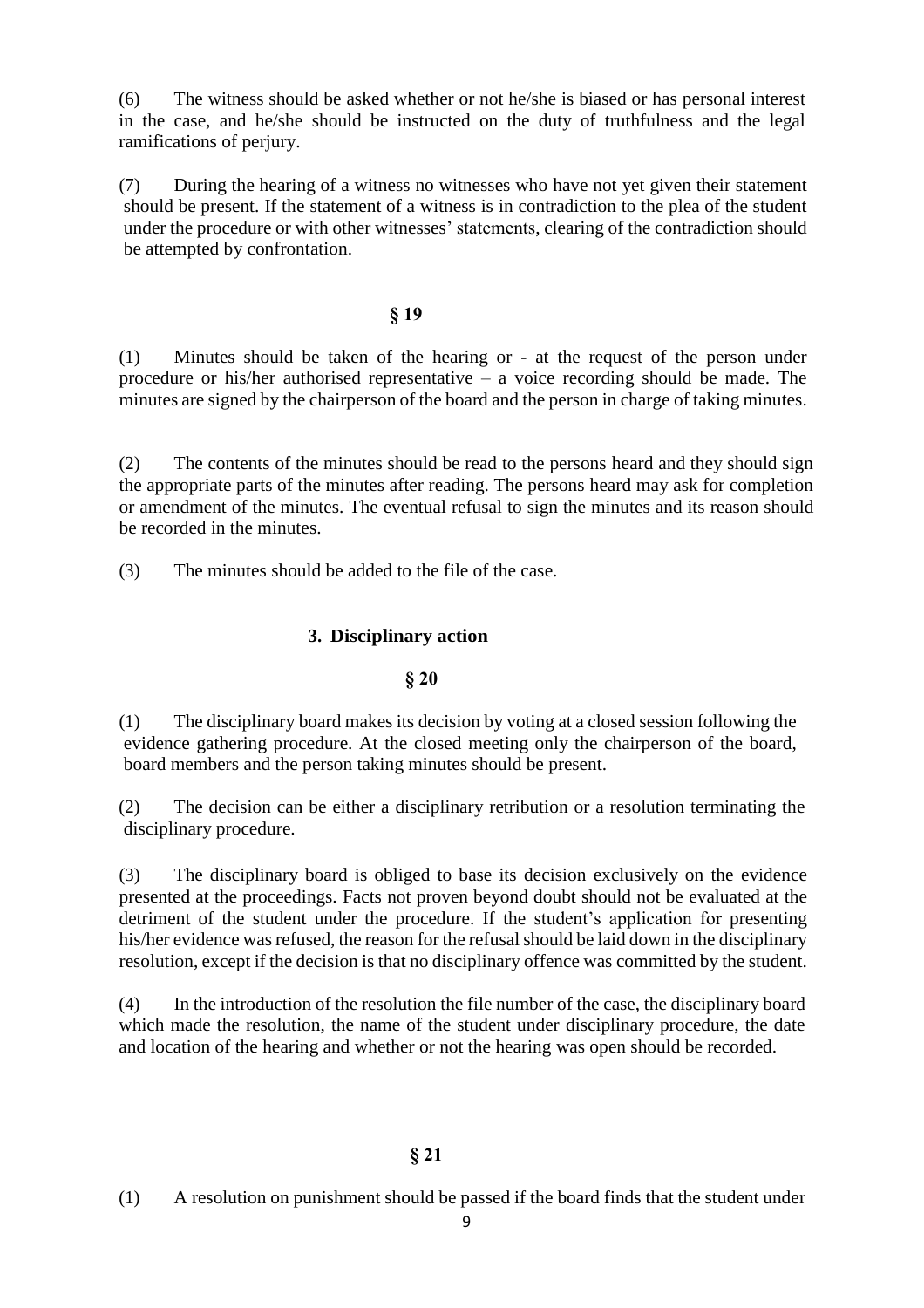disciplinary procedure in fact committed an offence and this calls for a disciplinary punishment.

(2) The resolution on punishment should include the following details:

a) name and personal data of the student under disciplinary procedure (ID card number, address, faculty),

- b) name of the disciplinary offence;
- c) the related disciplinary punishment;
- d) reference to the possibility and the fifteen-day deadline of submitting an appeal.

(3) The resolution declaring a punishment should include a succinct substantiation of the resolution:

- a) the established state of facts,
- b) name and evaluation of evidences,

c) explanation of how the offence violated the rules of discipline and to what extent the student is responsible for it

- d) circumstances taken into consideration upon passing the punishment,
- e) reference to those regulations on which the disciplinary action was based.

## **§ 22**

## (4) The disciplinary board passes a null and void resolution provided

a) the deed is not a disciplinary offence or it was committed not by the student under procedure,

b) no evidence supports the commitment of the disciplinary offence,

c) the liability of the student cannot be established,

d) the disciplinary offence became outdated,

e) a final and binding disciplinary resolution has already been passed about the offence which prompted the procedure

- f) the disciplinary board passes a written reprimand instead of punishment.
- (5) The null and void resolution should include the following:
	- a) name and personal data of the student under the disciplinary procedure,
	- b) name of the disciplinary offence which prompted the procedure,
	- c) declaration that the disciplinary procedure is null and void,
	- d) the reason of the resolution,
	- e) reference to the passing of a written reprimand if such resolution was passed,
	- f) reference to the possibility of filing an appeal within fifteen days.

(6) In the explanatory part of the null and void resolution the established facts and evidences should be listed including the reasons which prompted the board to pass the null and void resolution and reference should be made to section (1) on which the resolution is based.

# **§ 23**

(1) The chairperson of the disciplinary board announces the resolution passed at the closed session.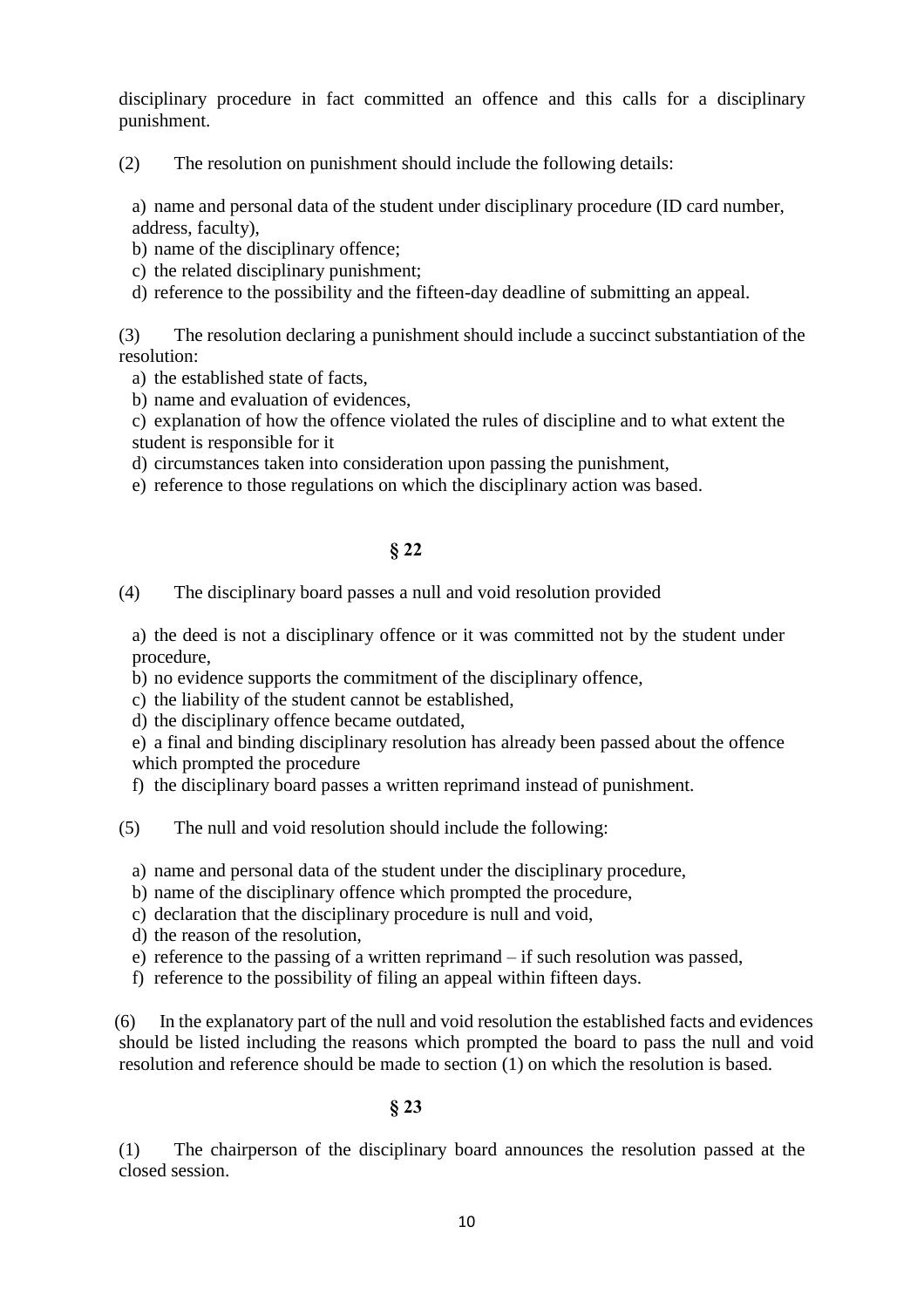(2) During the announcement the operative part of the resolution passed at the closed meeting and the essence of the reasons behind the resolution should be delineated.

(3) Following the announcement the chairperson of the disciplinary board calls the interested party to make a declaration on the appeal as defined in § 25 (2) of the Regulation. Following taking minutes of the declaration the chairperson closes the disciplinary procedure.

(4) The disciplinary resolution should be posted to those affected but absent.

# **§ 24**

(1) The resolution of the disciplinary board should be made available in writing within eight days of its declaration.

(2) The written disciplinary resolution and a sufficient number of its copies are signed by the chairperson of the acting disciplinary board.

(3) The resolution must be posted to the student under procedure and his/her councillor even if it was declared to them.

(4) The disciplinary board must not change its declared resolution. Errors not associated with the essence of the resolution (name, number, calculation or other similar stipulations) may be corrected.

# **3. Legal remedies**

# **§ 25**

(1) The student under the procedure or his/her councillor may file an appeal against the first instance disciplinary resolution.

(2) Those who are present at the declaration of the resolution may announce the appeal instantaneously or may waive the right to appeal or may announce a deadline of consideration. In this latter case the deadline of the appeal is fifteen days following the postal delivery of the resolution. The appeal deadline may be extended by eight days on verifiable grounds.

(3) The written appeal should be addressed to the rector, who is in charge of the disciplinary procedure at second instance, and be filed with the chairperson of the disciplinary board.

(4) The appeal has a suspending effect on the execution of the first instance disciplinary resolution.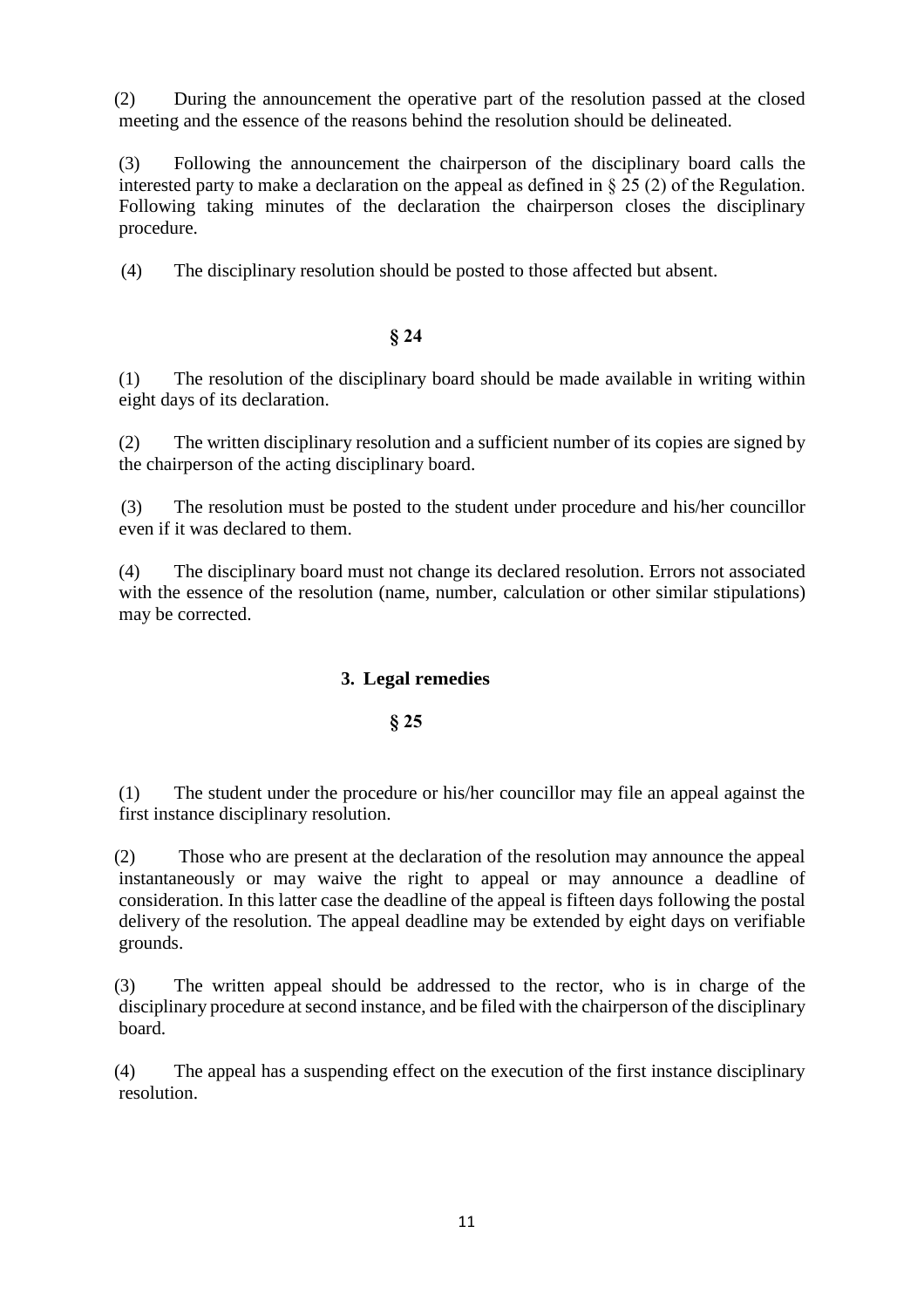- **§ 26**
- (1) The chairperson of the disciplinary board files the appeal and all the documents of the procedure with the appeal authority without delay after the expiry of the appeal deadline.
- (2) The appeal authority passes a resolution within thirty days following the filing of the appeal.

(3) In the course of judging the appeal the student must be heard at least once. If the student or his/her authorised representative fails to appear at the hearing in spite of repeated official summoning, the personal hearing can be omitted. The student or his/her authorised representative may submit his/her comments in writing asking for the personal hearing to be omitted.

- (4) The second instance authority of the disciplinary appeal may
	- a) endorse,
	- b) change

c) scrap the first instance resolution and order the first instance authority to proceed with a new procedure.

(5) If the appeal was filed late or filed by a non-competent person, the appeal is refused by the second instance.

(6) On the content and delivery of the second instance resolution §§ 20-23 of the Regulation apply. In the resolution the student should be informed of the possibility of legal remedy as defined in § 27 (4) of the Regulation. The resolution should be delivered according to § 28 of the Regulation.

# **§ 27**

- (1) The disciplinary resolution can only be effected after it becomes legal and binding.
- (2) The first instance resolution becomes legal and binding on the day when, a) those entitled to appeal declare that they do not intend to appeal or the appeal is withdrawn; b) the deadline for appeal passes without filing an appeal.

(3) The second instance resolution becomes legal and binding upon its declaration. The final and binding resolution can be executed unless a court procedure is sought.

(4) The student may submit a complaint to court against the second instance resolution within 30 days following its declaration with reference to infringement of law or violation of the regulations related to student status. The student has to inform the institution of filing the complaint with the court by sending a copy of the submitted file.

(5) If the student files the final and binding resolution with the court according to point (4), the University is bound to act according to the court ruling.

(6) A clause should be inserted to the final and binding resolution that the resolution is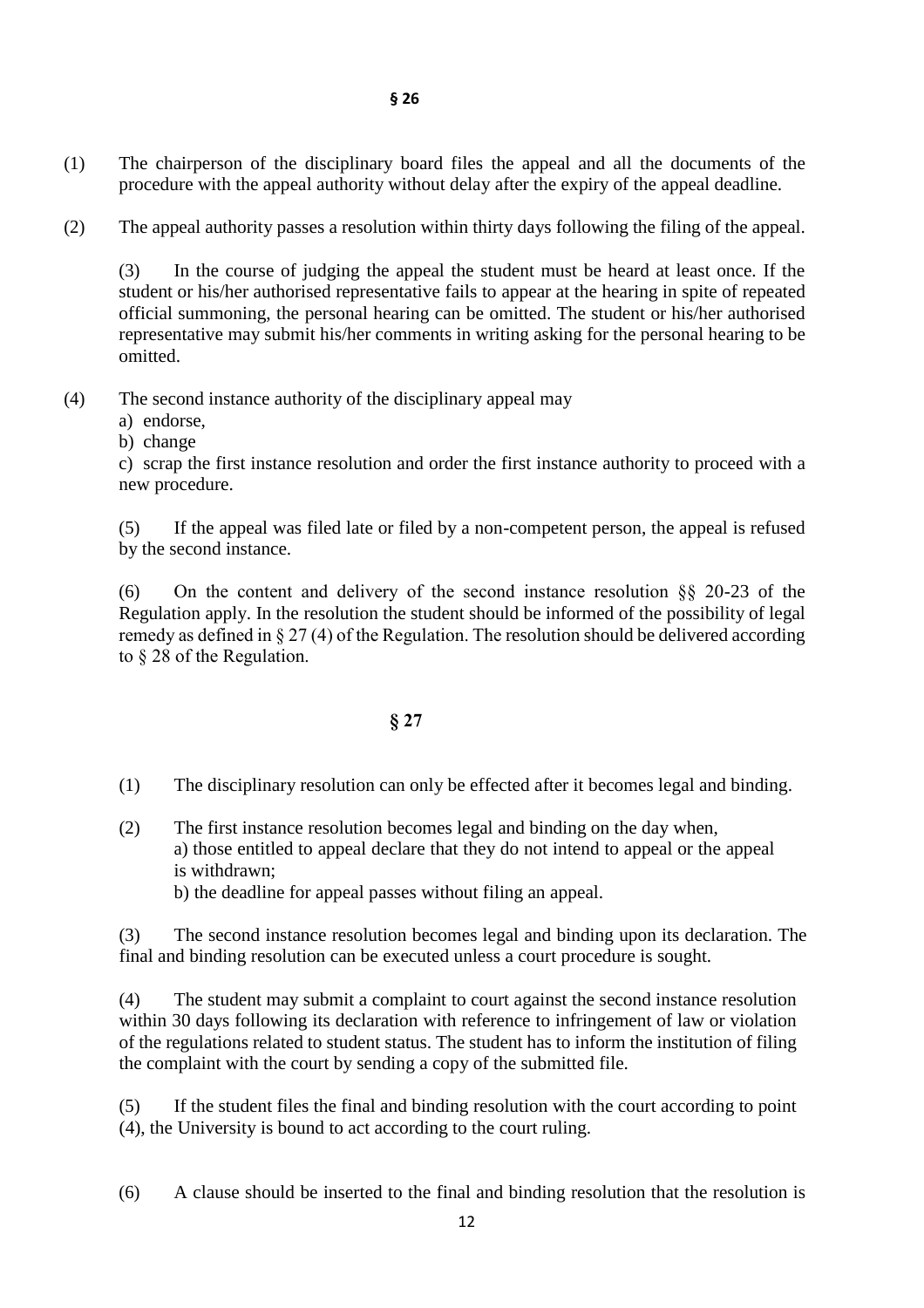final and binding and executable and the date of its entering into legal force should be indicated.

(7) The final and binding resolution should be entered in the university registry and a copy be deposited with the personal file of the student.

(8) A foreign student participating in a state subsidized study program is entitled to fellowship and other benefits for one month at most after a the resolution on "expelling from the university"  $(\S 4 (1) e)$  of the Regulation) becomes legal and binding.

# **5. Handling of the final and binding disciplinary resolutions**

## **§ 28**

(1) If the first instance disciplinary resolution enters into force, the chairperson of the board sends the resolution to the rector.

(2) The second instance disciplinary resolution is sent by the rector directly to the chairperson of the disciplinary board.

(3) The chairperson of the disciplinary board takes measures through the Students' Secretariat to ensure that the final and binding resolution be delivered to each and every affected party and be recorded in the personal file of the student.

(4) The final and binding disciplinary resolution should be sent to all those administrative and support units which have tasks related to the implementation of the disciplinary resolution (benefit reduction, allowance reduction, in case of ban or exclusion: dismissal from the dormitory, etc). In the case of foreign students the final and binding disciplinary resolution should be sent to Márton Áron College in case of students in category  $, A/3$ ", and in the case of other foreign students to the Office of the Hungarian Fellowship Committee.

(5) If the student is supported by outside (non-university) fellowship and the extent of the grant is reduced by the disciplinary resolution then the resolution should be sent to the donor as well.

(6) The resolution is only allowed to be sent to other university or non-university institutions in addition to those listed under points (4) and (5), if official application is filed with the rector and the rector permits it with the simultaneous notification of the student. If the student is cleared from the disciplinary punishment, each unit which was informed of the resolution should be informed again.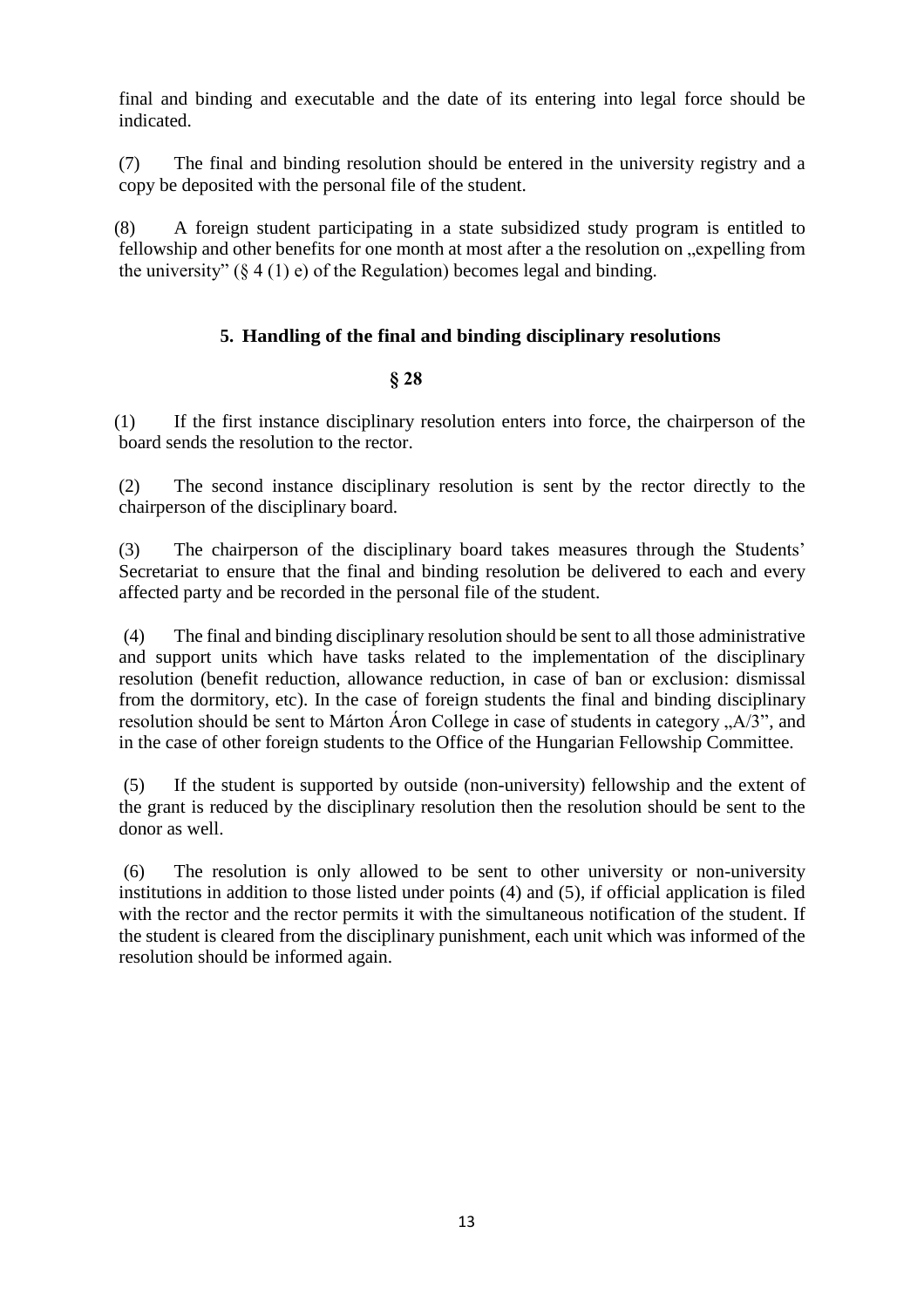# **6. Application for renewed procedure**

# **§ 29**

(1) If the final and binding resolution orders a disciplinary punishment as defined under sections  $\S. 4(1)$  c) - e) and (2) a) - b) of the Regulation, the student (the former student) may file an application for a renewed procedure. The application may extend exclusively to facts not discussed at the proceedings (new facts) and evidences (new evidences) not used in the previous procedure.

(2) The student may file his/her application for exemption to the disciplinary board acting in the first instance, the board is bound to refer the total documentation of the disciplinary procedure to the rector within 5 days.

(3) The application is judged by the vice rector for study affairs. Prior to the resolution, the vice rector is bound to hear the student in person, the student's failure to appear does not affect making a resolution. The resolution may be refusal of the application or exemption of the student from the disciplinary punishment. The refusal of the application can be appealed. The appeal is judged by the rector. There is no further legal remedy against the decision of the rector.

# **B. INDEMNIFICATION POLICY**

# **I. GENERAL REGULATIONS**

# **General regulations on indemnification liability**

#### **§ 30**

(1) The student who causes damage to the university, dormitory or to the organiser of his/her practical training in relation with fulfilment of his/her study obligations is liable to compensate for such damage.

(2) The extent of the liability may be as follows:

a) In case of negligent damage the student's liability is limited and its sum should not exceed 50 % of the amount of the minimum monthly salary valid on the day when the damage was done.

b) In case of intentional damage the student is liable to compensate for the full damage.

c) Full liability prevails for those items that the student took over with a receipt or return obligation and items that are in his/her custody, exclusive personal use or handling. The student is exempt from liability if the loss was caused by an unavoidable reason.

(3) The amount of the indemnification, the instalments and deadlines are defined by the leader of the first or second instance procedure.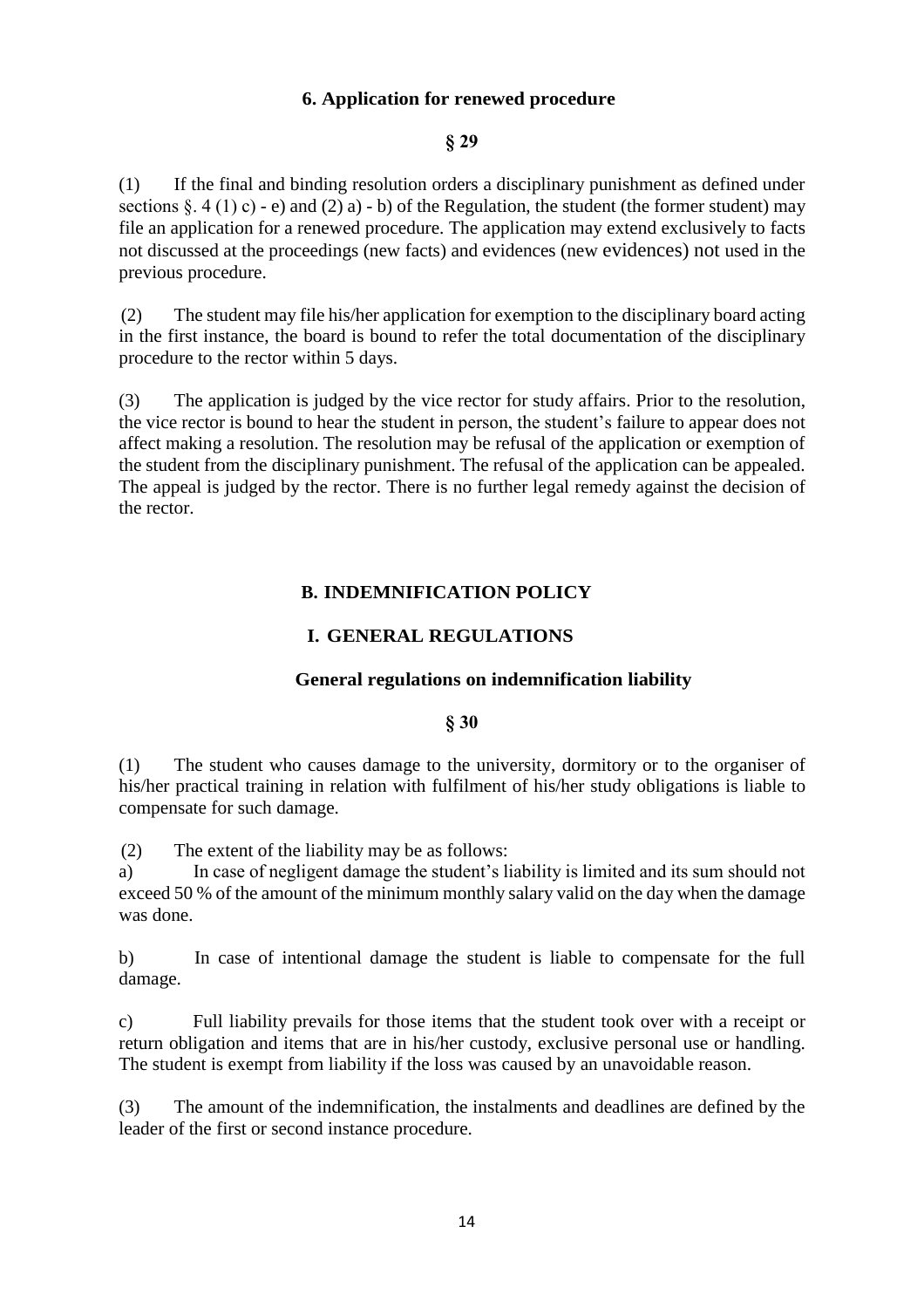(1) If the student suffers damage in relation to his/her studies, his/her admission to the dormitory or during practical training, then the university, dormitory or those in charge of the practical training are liable to compensate for the damage, with the exception when there is evidence that the damage was a result of the unavoidable behaviour of the damaged student or if it was caused by unavoidable reasons beyond the control of those liable for indemnification.

(2) The stipulation of point (1) should be applied in the case when the damage to the student occurred at events organized by the University, dormitory or the organiser of a practical training session.

#### **§ 32**

In any other issues of material liabilities the liability rulings of the Civil Code apply.

## **2. Legal Authority for Indemnification**

#### **§ 33**

(1) Legal authority for indemnification is exerted at first instance in the case of damage caused by a student to the University by the rector, at the dormitory by the director of the dormitory, in the library by the director of the library, respectively.

(2) The first instance indemnification resolution is counter-signed by an authorised official from the chancellor's office.

(3) At second instance the indemnification legal authority is exercised by the rector with the counter-signature of the financial manager.

(4) A resolution can be passed without hearing the student (simplified indemnification) in those cases when the student is bound to compensate for damages caused in the property taken over according to section § 30 (2) c) of the Regulation by paying a sum of money predefined in the university or dormitory regulations (e.g. lost library books, sports tools, dormitory appliances, etc.). However, in such cases the student may also use legal remedies.

(5) A simplified indemnification procedure can be applied in the case of damages not exceeding HUF 15,000 if the fact of the damage and its extent is accepted in a written record by the student.

(6) In cases of the damages to the student at the university or dormitory according to  $\S$ 31 of the Regulation, those defined under points (1)-(3) decide at first and second instances.

(7) In indemnification cases a first instance resolution should be passed within 30 days after notification of the damage. In exceptional cases, if the deliberations call for it, the deadline may be extended by 15 days by the person in charge of the first instance resolution.

(8) The student must be notified about both the first and second instance indemnification resolution in writing.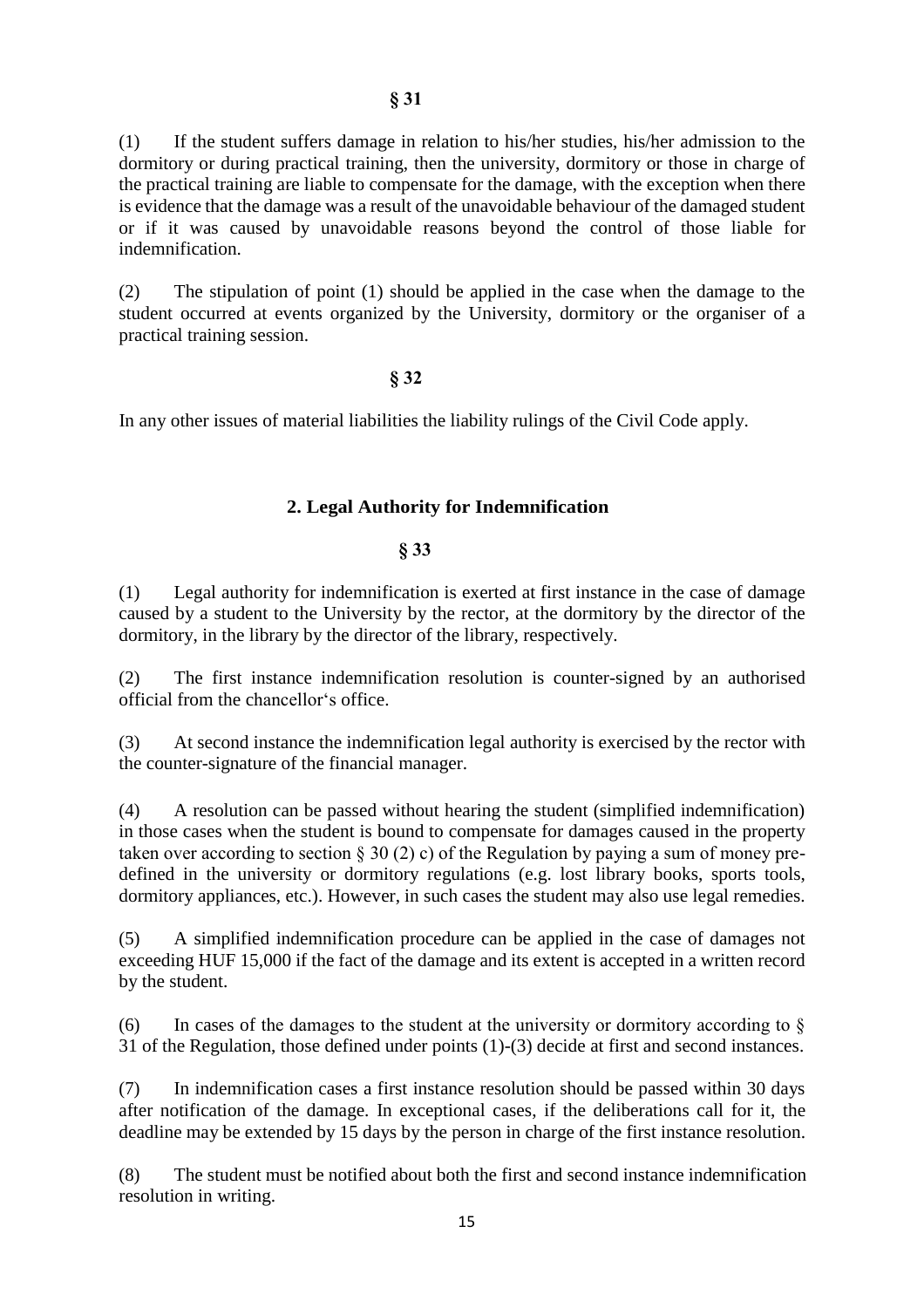(1) If the student causes damage to his/her employer during his/her practical training as defined in § 30 (1) and (2) of the Regulation or suffers damage as defined in § 31 - in the absence of an agreement signed with the university organiser of the practical training - the manager of the employer decides about the indemnification according to the effective rules and the site-specific labour safety rules.

(2)The employer may seek the University's cooperation in connection with an indemnification claim via the vice rector for study affairs. If a student seeks help in a compensation case, the University provides support through its legal representative.

#### **II.BASIC RULES OF THE INDEMNIFICATION PROCESS**

#### **1. Reporting the claim and its judgement**

#### **§ 35**

(1) About the damage caused by the student as defined by the present regulation – as long as it does not belong to those specified under section § 33 (4) of the Regulation – a document should be written at the site of the damage. This should be signed by the student causing the damage along with a statement which pronounces whether or not causing the damage was acknowledged and the liability is accepted or not. If the fact of causing the damage or its validity is disputed by the student, this should be recorded in the protocol. In the dormitory the written document of a damage is recorded by the person appointed by the director.

(2) The written record of the damage should be sent or handed over to the Students' Secretariat or in the dormitory to the director of the dormitory.

(3) In case of damages exceeding HUF 15,000 or if the student asks for it, the person in charge of the indemnification issues is bound to hear the student. Minutes must be taken at the hearing. The rector shall send documents of the damage inflicted and the hearing to the competent financial manager for opinion. The rector sends the resolution on compensation for damages for countersigning to the financial manager, as well.

(4) In the indemnification resolution the personal data of the student, the extent of the inflicted damage and the amount of compensation, as well as the eventual instalment payments should be recorded. In the supporting part the inflicted damage should be described in detail, the reasons for indemnification and the circumstances which were considered upon passing the resolution. At the same time the attention of the student should be called to the fact that he/she has a 15-day appeal deadline to the rector, which has a delaying effect, and which starts with the delivery of the resolution. The appeal should be filed with the Students' Secretariat and addressed to the rector. The vice rector for study affairs is to pass the complete file to the rector.

(5) The preparation and execution of a dormitory indemnification resolution – considering point  $(3)$  – follows the organisational and operational rules (SOP) of the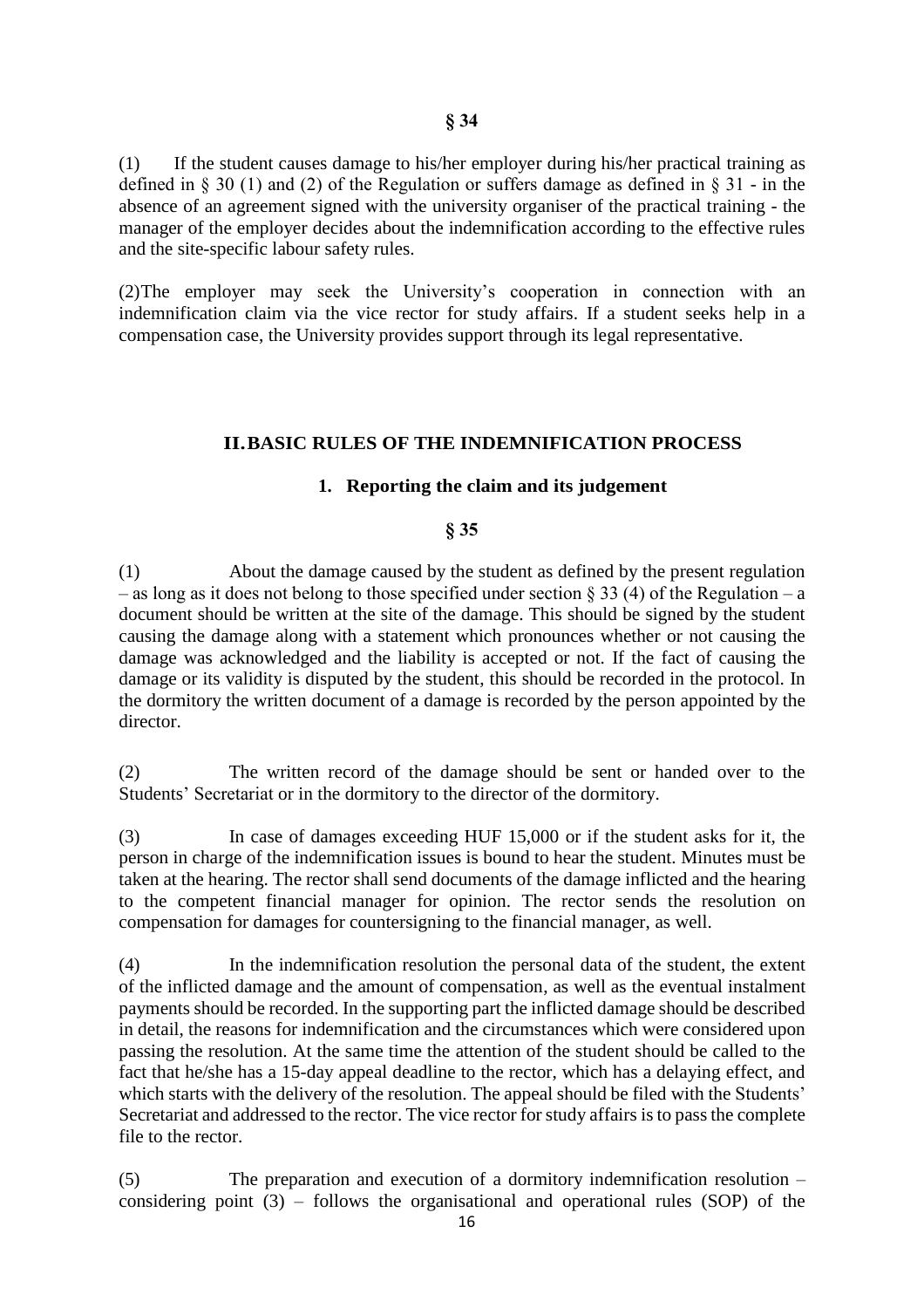dormitory. In this case appeals - including all documents of the case - are filed with the rector by the director of the dormitory.

# **§ 36**

(1) The student may apply for the compensation of damages incurred at the university according to § 31 of the Regulation to the vice rector of study affairs, or to the director of the dormitory for damages incurred at the dormitory, in a written application. In the application the damage, the circumstances of its occurrence and its estimated or – provided it is known – real value must be described in detail.

(2) The application is sent by the vice rector for study affairs for analysis, opinion and preparation of the response to the financial official of the Chancellor's Office. During the investigation the financial official and the competent students' secretary analyse the contents and circumstances of the application and put forward a proposal for a resolution. In the procedure the support of the internal audit department may be sought and a hearing of the applying student should be held. On the grounds of the investigation, the vice rector for study affairs delivers a decision with the counter-signature of the competent financial official. In the resolution the personal data of the applicant, the extent of the accepted indemnification and the reasons for its extent should be listed and the applicant's attention should be called to his/her right to file an appeal with the rector within a 15-day deadline.

(3) In the case of damages caused by the dormitory, the director (dormitory director) is to decide, but appeal should be filed with the rector in this case, too. The director (dormitory director) may ask for to the financial official's opinion. If the extent of the justified compensation claim exceeds the financial capacities of the dormitory, the director of the affected dormitory may ask the chancellor for compensation.

(4) At the practical training in case of damage afflicted by the employer, the claim is directly filed with the employer by the student. In drafting the claim he/she may ask for the support of the legal councillor of the university.

# **2. Legal remedy procedure**

# **§ 37**

(1) In damage compensation resolutions passed at the first instance against students and in resolutions for the compensation for damages suffered by the student the rector decides within 30 days of filing the appeals. In the course of judging the appeal the student must be heard at least once. If the student or his/her authorised representative fails to appear at the hearing in spite of repeated official summoning, then the personal hearing can be omitted. The student or his/her authorised representative may submit his/her comments in writing asking for the personal hearing to be omitted.

(2) The rector judges the appeal in consultation with the chancellor, but if needed, he/she may have experts involved and may hold hearings for those affected.

(3) The rector may leave the first instance resolution unchanged, he/she may change it or may order the chairperson of the first instance procedure to conduct a new procedure.

(4) If the appeal is overdue or is filed by a non-competent person, the rector turns the appeal down.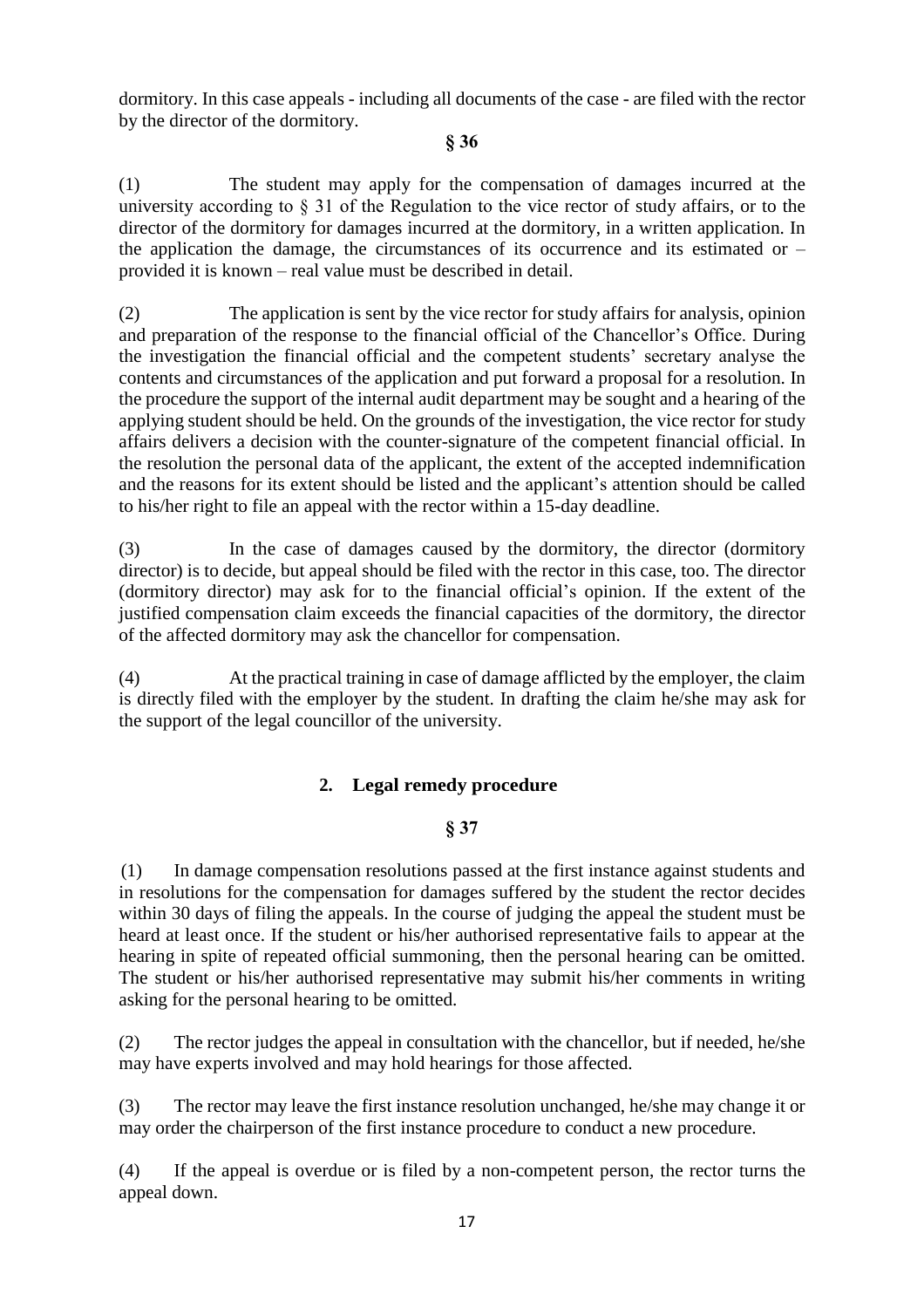(5) As for the contents and communication of the second instance resolution  $\S 35(4)$  and § 36(2) of the Regulation apply.

(6) In the indemnification procedure the attention of the student should be called to the fact that the final and binding resolution can be filed with a court within 30 days of its issue.

(7) The final and binding resolution can be executed with the exception if court revision was sought for. On filing the complaint with the court the student has to inform the institution by sending a copy of the submitted file.

# **3. Handling the final and binding indemnification resolutions**

## **§ 38**

(1) The regulation of § 26 of the Regulation applies to the entering into force of the indemnification resolutions.

(2) The final and binding indemnification resolution should be sent by the authority in charge at the first instance procedure (i.e. the vice rector for study affairs or the dormitory director) to the rector and all other parties affected. The documents of the cases should be deposited with a 10-year deadline for scrapping.

(3) The final and binding indemnification resolution should be sent, in addition to the affected student, to that organisational unit where the damage occurred and to all those administration and financial units that have tasks associated with the collection or payment of the compensation or with the recording thereof.

(4) One copy of the indemnification resolution should be deposited with the personal file of the student.